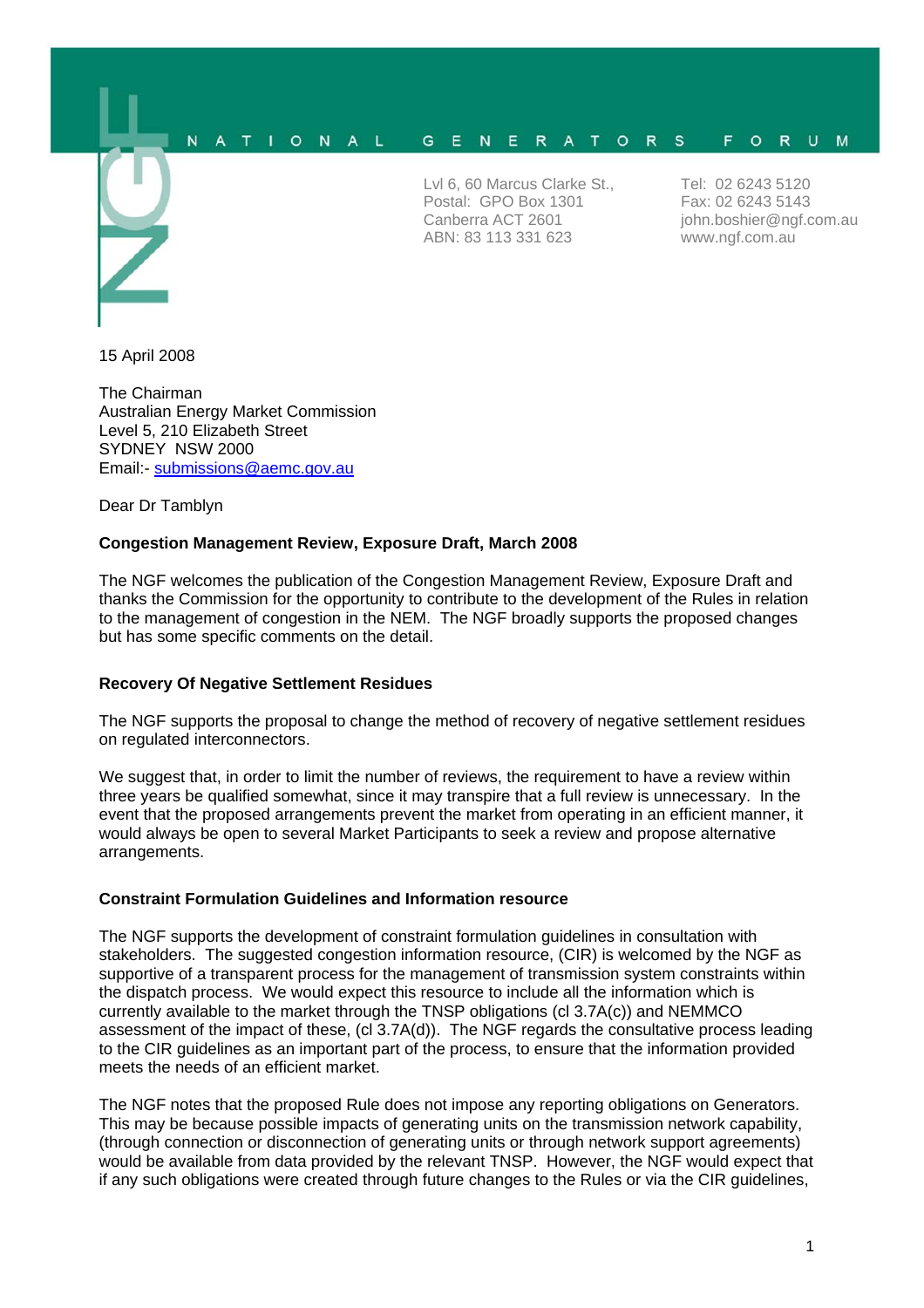then Generators would be protected by liability limitations in the same way that TNSP are through new clause 3.7A(o).

### **"Mis-Pricing"**

The NGF supports the development of measures of congestion, which assist market participants to better predict the likely impact of transmission system constraints on their physical and financial trading risks. Whilst appreciating the need for an appropriate measure of transmission network congestion, the NGF wishes to express its severe disquiet with the use and codification within the Rules of the term 'mis-pricing', since this term has previously been used elsewhere with another meaning.

It is considered unnecessary for the Rules to include a precise definition of the measure of congestion. The current version of NEMDE is able to provide the cost of constraints and future versions of the dispatch engine, which may yet be in the form of a full network model, may yield other and better measures.

The NGF suggests that new clause 3.7A(b)(2) be drafted as "the incidence of congestion in the *National Electricity Market* through the use of historical data on the cost of constraints as determined in the dispatch process". Proposed transitional Clause 11.X.2(b)(2) should be amended similarly.

In any event, it is noted that the suggested glossary definition for 'mis-pricing' is unworkable, in that the units of the two quantities to be compared are not the same<sup>1</sup>.

If it is considered necessary to include within the Rules an explicit definition of a measure of congestion, then perhaps it is better to first clarify what is being measured. In the case of a  $\alpha$  constrained-on Market Participant<sup>2</sup>, the volume at which it is dispatched is greater than the volume it is willing to produce for the price it is paid. Conversely, a constrained-off Participant is dispatched at a MW level that is less than the volume it is willing to produce for the regional reference price. Such constraints on dispatch impact on Participants and it is these effects which we are trying to measure, record and inform the Market about, so as to assist Participants in their operational and investment decisions.

Ideally therefore, the appropriate measure is specific to each affected participant and relates to the impact on their involvement in the competitive market. This has two components. The price component, which could be called the "Congestion Price Difference", is the difference between the price at which the resource is dispatched (given its location) and the RRN price. The volume component is the difference between the actual dispatch of that Participant's plant at the affected location and the volume which the resource is willing (based on its offer) to dispatch at the RRN price. This could be called the "Congestion Affected Volume". Combining these two numbers would construct a useful measure of the "Value of Congestion

#### **Fully Co-optimised and Alternative Constraint Formulation Rule**

One AEMC recommendation is to include within Chapter 3 of the Rules the requirement for NEMMCO to use fully co-optimised network constraint formulation to the extent practicable, except where NEMMCO reasonably determines that an alternative constraint formulation is necessary to meet system security requirements or to manage negative settlement residues provided that NEMMCO's use of an alternative constraint formulation is consistent with the guidelines referred to in Section 6.2.2 of the CMR Draft Report.<sup>3</sup>

 $\overline{a}$ 

<sup>&</sup>lt;sup>1</sup> Settlement amount (\$) and *dispatch price* (\$/MWh)

<sup>&</sup>lt;sup>2</sup> Generator or Dispatchable Load

<sup>&</sup>lt;sup>3</sup> Recommendation 6, page 3, Congestion Management Review Exposure Draft.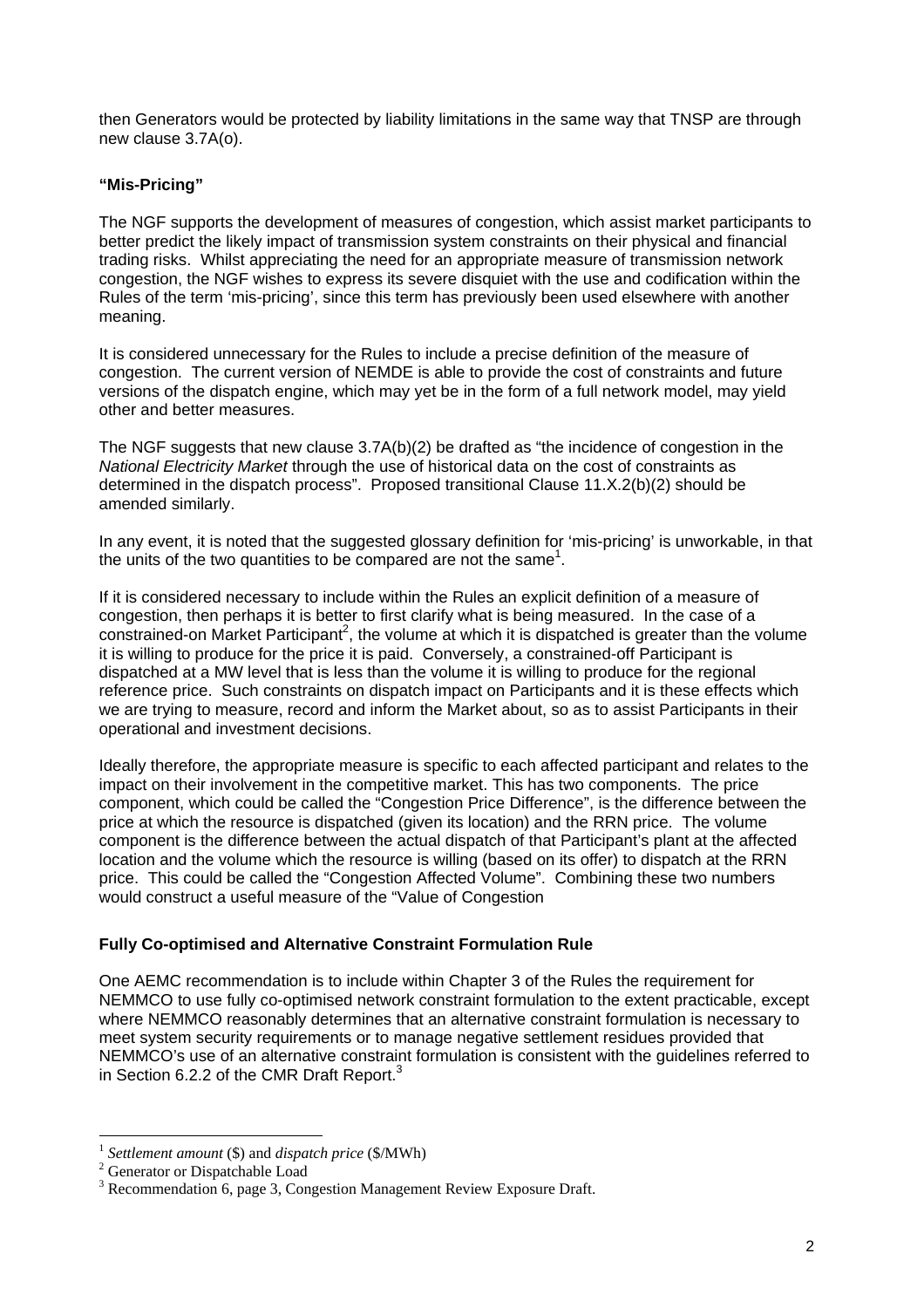What is proposed is a simple change to Clause 3.8.1 (b) that removes the distinction between intra regional and inter regional network constraints. This should make no difference if the Rule was interpreted with the use of the term constraints meaning limitations or physical constraints rather the mathematical formulations of these limitations that are used as 'constraints' in NEMDE.

The NGF's view of the change proposed to clause 3.8.10 is that it is cumbersome and overly prescriptive and does not allow NEMMCO to readily use a more efficient dispatch approach such as might be available in the future with improved software and computer speeds. One could envisage in the future a model which produces security constrained dispatch by smartly combining the market dispatch with full N-1 security constrained network model. In this case there would be no explicit formulation of network constraints in the 'fully co-optimised form'. It is a very bad idea codifying existing practices into the Rules rather than codifying desired objectives or outcomes.

Some suggested alternatives to the AEMC suggested approach are given in Attachment 1. These suggested changes to clause 3.8.1 clarify the intention of 3.8.1 which was for NEMMCO to manage the central dispatch process to maximise the benefits of spot market trade within the power systems physical and security limitations (the power system security envelope) rather than within whatever NEMDE constraints that NEMMCO formulates. The original intention is quite clear in 3.8.1 (c) as it states that the central dispatch process "should aim to maximise …". The qualification of the aim would not have been used if the 'constraints' in 3.8.1 (c) were meant to mean NEMDE constraints rather than power system and network limits.

With the proposed clarifications above it is no longer necessary to introduce the AEMC's proposed clause 3.8.10 (b) as NEMMCO will be obliged to try and maximise the value of trade based on the security limits of the network and given the current approach of doing this via generic constraints will then require them to be in the fully co-optimised form nearly all of the time though not always. Further the suggested approach leaves the door open for NEMMCO to implement an improved dispatch process that does not involve generic constraints without requiring Rule changes.

#### **Minor Drafting Suggestion – Affected Participants – Clause 3.8.1(c)(11)(A)**

A minor amendment is suggested to clause 3.8(c)11(A) so that the effect on Affected Participants is minimised rather than the number of Affected Participants. This is because clearly it may be inefficient to prefer a large negative effect on a single participant over several trivial impacts on more than one participant.

In closing, the NGF would like to thank the Commission again for the opportunity to contribute to the development of the congestion management processes and looks forward to continued improvements in this area. Should you have any queries in relation to this submission, please contact John Arneaud on 0408 589 513.

Yours sincerely

Soshiel

John Boshier Executive Director